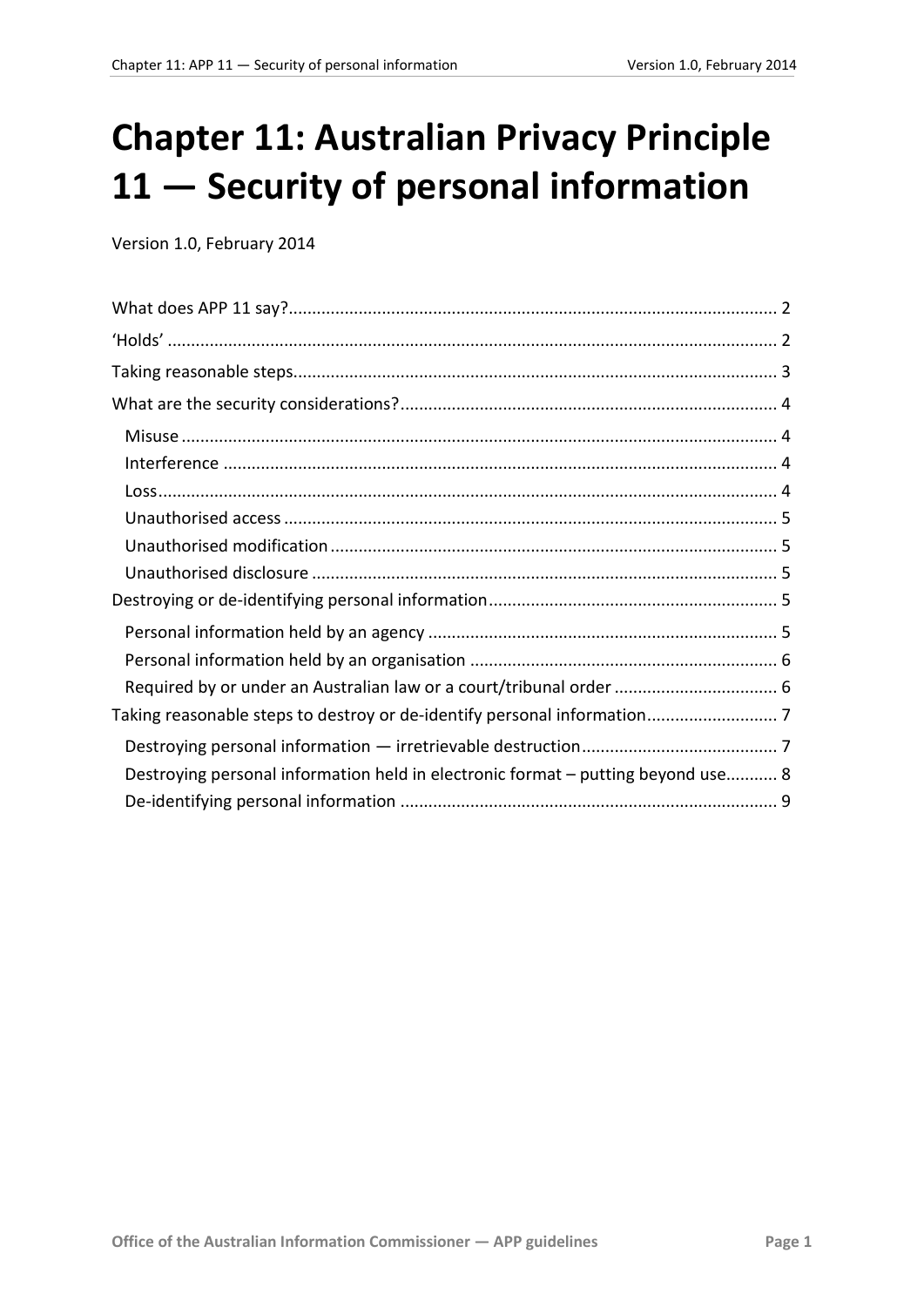## **Key points**

- An APP entity must take reasonable steps to protect personal information it holds from misuse, interference and loss, as well as unauthorised access, modification or disclosure.
- Where an APP entity no longer needs personal information for any purpose for which the information may be used or disclosed under the APPs, the entity must take reasonable steps to destroy the information or ensure that it is de-identified. This requirement applies except where:
	- o the personal information is part of a Commonwealth record, or
	- o the APP entity is required by law or a court/tribunal order to retain the personal information.

## <span id="page-1-0"></span>**What does APP 11 say?**

11.1 APP 11 requires an APP entity to take active measures to ensure the security of personal information it holds, $<sup>1</sup>$  $<sup>1</sup>$  $<sup>1</sup>$  and to actively consider whether it is permitted to retain</sup> personal information.<sup>[2](#page-1-2)</sup>

11.2 An APP entity that holds personal information must take reasonable steps to protect the information from misuse, interference and loss, as well as unauthorised access, modification or disclosure (APP 11.1).

11.3 An APP entity must take reasonable steps to destroy or de-identify the personal information it holds once the personal information is no longer needed for any purpose for which the personal information may be used or disclosed under the APPs. This requirement does not apply where the personal information is contained in a Commonwealth record or where the entity is required by law or a court/tribunal order to retain the personal information (APP 11.2).

## <span id="page-1-1"></span>**'Holds'**

1

<span id="page-1-3"></span>11.4 APP 11 only applies to personal information that an APP entity holds. An entity holds personal information 'if the entity has possession or control of a record that contains the personal information' (s 6(1)).

11.5 The term 'holds' extends beyond physical possession of a record to include a record that an APP entity has the right or power to deal with. For example, an entity that outsources the storage of personal information to a third party, but retains the right to deal with that information, including to access and amend it, holds that personal information.

<span id="page-1-4"></span>11.6 The term 'holds' is discussed in more detail in Chapter B (Key concepts).

<sup>&</sup>lt;sup>1</sup> Explanatory Memorandum, Privacy Amendment (Enhancing Privacy Protection) Bill 2012, p 86. <sup>2</sup> Explanatory Memorandum, Privacy Amendment (Enhancing Privacy Protection) Bill 2012, p 86.

<span id="page-1-2"></span>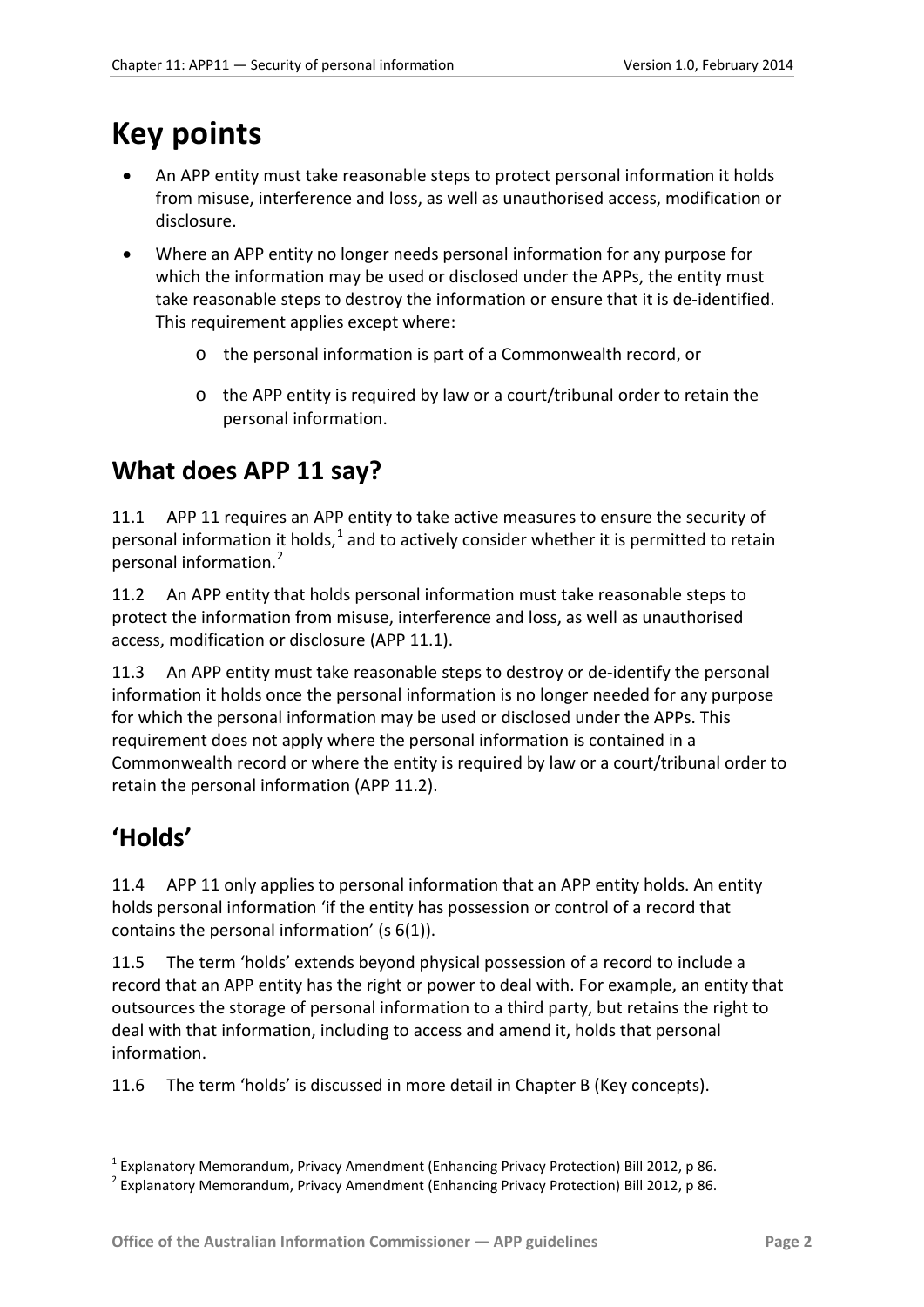## <span id="page-2-0"></span>**Taking reasonable steps**

11.7 The 'reasonable steps' that an APP entity should take to ensure the security of personal information will depend upon circumstances that include:

- the amount and sensitivity of the personal information. More rigorous steps may be required as the quantity of personal information increases, or if the information is 'sensitive information' (defined in s 6(1) and discussed in Chapter B (Key concepts)) or other personal information of a sensitive nature
- the nature of the entity. Relevant considerations include an entity's size, resources and its business model. For example, the reasonable steps expected of an entity that operates through franchises or dealerships, or gives database and network access to contractors, may differ from the reasonable steps required of a centralised entity
- the possible adverse consequences for an individual. More rigorous steps may be required as the risk of adversity increases
- the entity's information handling practices, such as how it collects, uses and stores personal information. This includes whether personal information handling practices are outsourced to third parties, and whether those third parties are subject to the Privacy Act.<sup>[3](#page-1-2)</sup> If a third party is not subject to the Privacy Act, it may be reasonable for the entity to take steps to ensure the third party meets the entity's obligations under the Privacy Act, for example through specific privacy obligations in contracts and mechanisms to ensure these are being fulfilled
- the practicability, including time and cost involved. However an entity is not excused from taking particular steps to protect information by reason only that it would be inconvenient, time-consuming or impose some cost to do so. Whether these factors make it unreasonable to take particular steps will depend on whether the burden is excessive in all the circumstances
- whether a security measure is in itself privacy invasive. For example, while an APP entity should ensure that an individual is authorised to access information, it should not require an individual to supply more information than is necessary to identify themselves when dealing with the entity (see also Chapter 12 (APP 12)).

11.8 Reasonable steps could including taking steps and implementing strategies to manage the following:

- governance
- ICT security

<u>.</u>

- data breaches
- physical security
- personnel security and training
- workplace policies

<span id="page-2-1"></span> $3$  Agencies will also need to consider s 95B, which sets out requirements for Commonwealth contracts.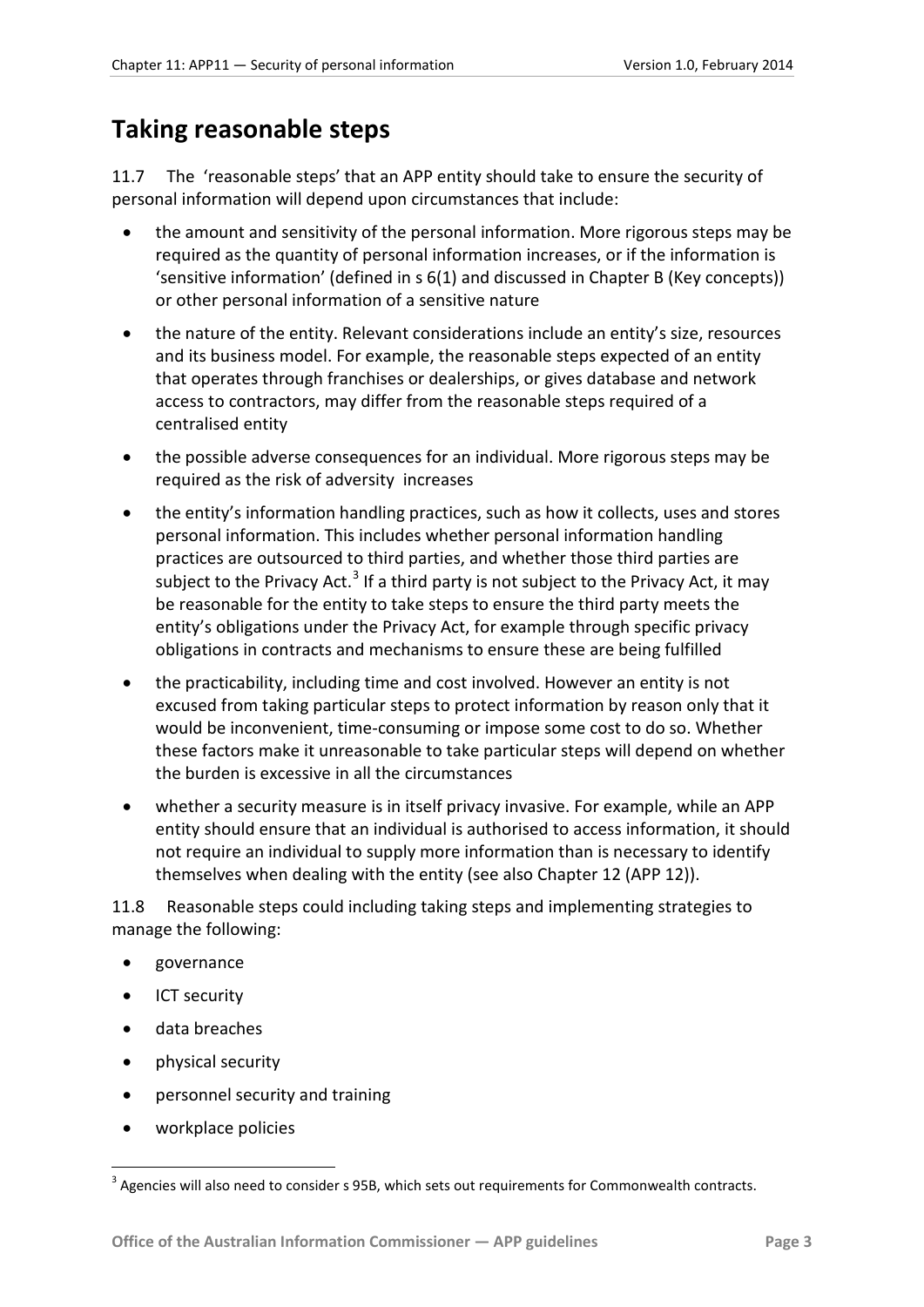- the information life cycle
- standards
- regular monitoring and review.

11.9 For further discussion of the relevant considerations, and examples of steps that may be reasonable for an APP entity to take, see the Office of the Australian Information Commissioner's *Guide to information security: 'reasonable steps' to protect personal information* (OAIC Information Security Guide).<sup>[4](#page-2-1)</sup>

## <span id="page-3-0"></span>**What are the security considerations?**

11.10 The six terms listed in APP 11, 'misuse', 'interference', 'loss', 'unauthorised access', 'modification' and 'disclosure', are not defined in the Privacy Act. The following analysis and examples of each term draws on the ordinary meaning of the terms. As the analysis indicates, there is overlap in the meaning of the terms.

#### <span id="page-3-1"></span>**Misuse**

11.11 Personal information is misused if it is used by an APP entity for a purpose that is not permitted by the Privacy Act. APP 6 sets out when an entity is permitted to use personal information (see Chapter 6). APPs 7 and 9 also contain requirements relating to an organisation's use of personal information for the purpose of direct marketing, and use of government related identifiers, respectively (see Chapters 7 and 9).

11.12 'Use' is discussed in more detail in Chapter B (Key concepts).

#### <span id="page-3-2"></span>**Interference**

11.13 'Interference' with personal information occurs where there is an attack on personal information that an APP entity holds that interferes with the personal information but does not necessarily modify its content. 'Interference' includes an attack on a computer system that, for example, leads to exposure of personal information.

#### <span id="page-3-3"></span>**Loss**

11.14 'Loss' of personal information covers the accidental or inadvertent loss of personal information held by an APP entity. This includes when an entity:

- physically loses personal information, such as by leaving it in a public place, or
- electronically loses personal information, such as failing to keep adequate backups of personal information in the event of a systems failure.

11.15 Loss of personal information could also potentially occur following unauthorised access or modification of the personal information. However, it does not apply to intentional destruction or de-identification of that personal information that is done in accordance with the APPs.

<span id="page-3-4"></span><sup>&</sup>lt;u>.</u> <sup>4</sup> See OAIC website [<www.oaic.gov.au>](http://www.oaic.gov.au/).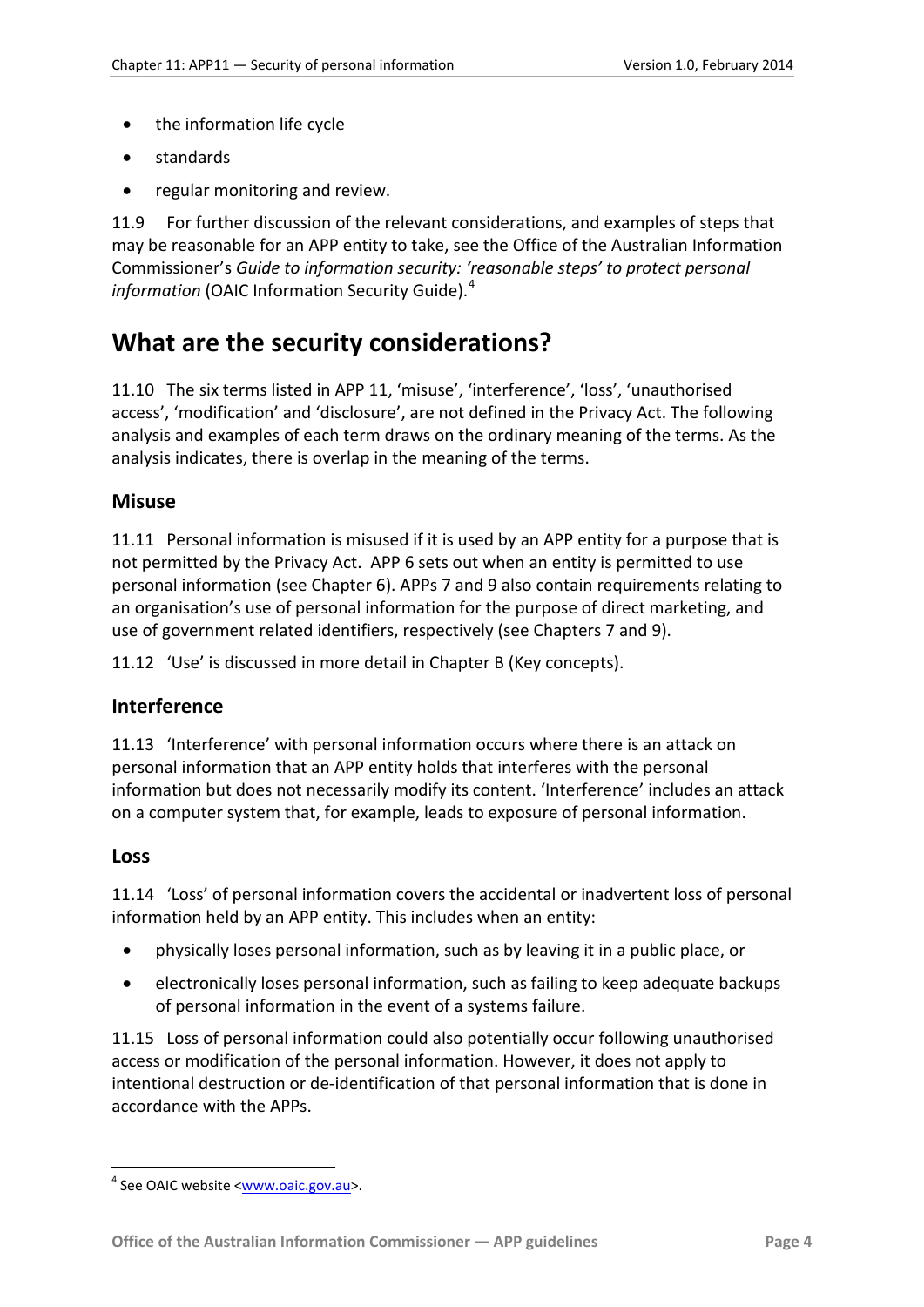#### <span id="page-4-0"></span>**Unauthorised access**

11.16 'Unauthorised access' of personal information occurs when personal information that an APP entity holds is accessed by someone who is not permitted to do so. This includes unauthorised access by an employee of the entity.<sup>[5](#page-3-4)</sup>

#### <span id="page-4-1"></span>**Unauthorised modification**

11.17 'Unauthorised modification' of personal information occurs when personal information that an APP entity holds is altered by someone who is not permitted to do so, or is altered in a way that is not permitted under the Privacy Act.

#### <span id="page-4-2"></span>**Unauthorised disclosure**

11.18 'Unauthorised disclosure' occurs when an APP entity releases the subsequent handling of that personal information from its effective control in a way that is not permitted under the APPs. This includes an unauthorised disclosure by an employee of the entity. $6$  The term 'disclosure' is discussed in more detail in Chapter B (Key concepts).

## <span id="page-4-3"></span>**Destroying or de-identifying personal information**

11.19 An APP entity must take reasonable steps to destroy personal information or ensure it is de-identified if it no longer needs the information for any purpose for which it may be used or disclosed under the APPs (APP 11.2).

11.20 This means that an APP entity will not need to destroy or de-identify personal information it holds if the information is still necessary for the primary purpose of collection or for a secondary purpose for which it may be used or disclosed under APP 6 (see Chapter 6). Where the entity is an organisation and the personal information is needed for the purpose of direct marketing, or is a government related identifier, whether it may be used or disclosed under APPs 7 and 9 may also be relevant (see Chapters 7 and 9 respectively). 'Purpose' is discussed in more detail in Chapter B (Key concepts).

11.21 The requirement to take reasonable steps to destroy or de-identify does not apply if personal information is contained in a Commonwealth record, or if an Australian law or a court/tribunal order requires it to be retained (APP 11.2). In practice, this means that different rules apply to agencies and organisations.

#### <span id="page-4-4"></span>**Personal information held by an agency**

<u>.</u>

11.22 The term 'Commonwealth record' in s 6(1) has the same meaning as in s 3 of the *Archives Act 1983* (the Archives Act) and is discussed in more detail in Chapter B (Key

<span id="page-4-6"></span> $5$  An APP entity needs to take reasonable steps to ensure that an employee does not carry out an unauthorised disclosure of personal information 'in the performance of the duties of the person's

<span id="page-4-5"></span>employment' (s 8(1)).<br> $6$  An APP entity needs to take reasonable steps to ensure that an employee does not gain unauthorised access to personal information 'in the performance of the duties of the person's employment' (s 8(1)).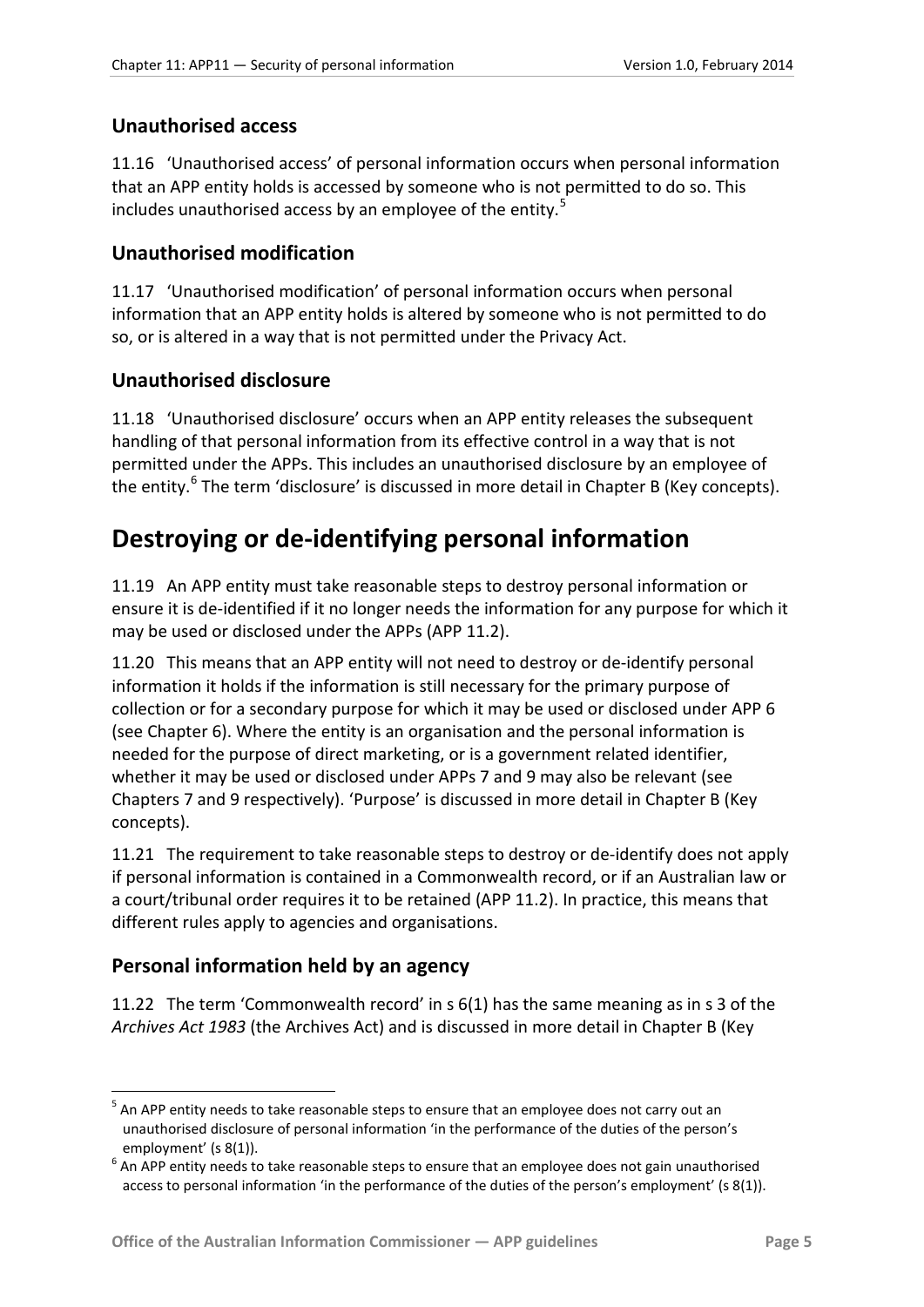concepts).<sup>[7](#page-4-6)</sup> The definition is likely to include all or most personal information held by agencies. It may also include personal information held by contracted service providers.

11.23 If the personal information is contained in a Commonwealth record, the agency is not required to destroy or de-identify the personal information under APP 11.2, even if it no longer needs the personal information for any purpose for which it may be used or disclosed under the APPs. The agency will instead be required to comply with the provisions of the Archives Act in relation to those Commonwealth records.

11.24 A Commonwealth record can, as a general rule, only be destroyed or altered in accordance with s 24 of the Archives Act. The grounds on which this may be done include with the permission of the National Archives of Australia (as set out in a records disposal authority) or in accordance with a 'normal administrative practice'. See Chapter B (Key concepts) for more information about Commonwealth records.

#### <span id="page-5-0"></span>**Personal information held by an organisation**

11.25 Where an organisation 'holds' personal information it no longer needs for a purpose that is permitted under the APPs, it must ensure that it takes reasonable steps to destroy or de-identify the personal information. This obligation applies even where the organisation does not physically possess the personal information, but has the right or power to deal with it. 'Holds' is discussed in more detail in paragraph[s 11.4–](#page-1-3)[11.6](#page-1-4) above and Chapter B (Key concepts).

11.26 Where an organisation holds personal information that needs to be destroyed or de-identified, it must take reasonable steps to destroy or de-identify all copies it holds of that personal information, including copies that have been archived or are held as backups.

11.27 An organisation should have practices, procedures and systems in place to identify personal information that needs to be destroyed or de-identified (see APP 1.2, Chapter 1).

#### <span id="page-5-1"></span>**Required by or under an Australian law or a court/tribunal order**

11.28 If an organisation is required by or under an Australian law or a court/tribunal order to retain personal information, it is not required to take reasonable steps to destroy or de-identify it (APP 11.2(d)).

11.29 'Australian law' and 'court/tribunal order' are defined in s 6(1). The term 'required by or under an Australian law or court/tribunal order' is discussed in Chapter B (Key concepts).

<u>.</u>

<span id="page-5-2"></span><sup>7</sup> *Archives Act 1983* section 3: *Commonwealth record means:*

*<sup>(</sup>a) a record that is the property of the Commonwealth or of a Commonwealth institution; or*

*<sup>(</sup>b) a record that is to be deemed to be a Commonwealth record by virtue of a regulation under subsection (6) or by virtue of section 22;*

*but does not include a record that is exempt material or is a register or guide maintained in accordance with Part VIII.*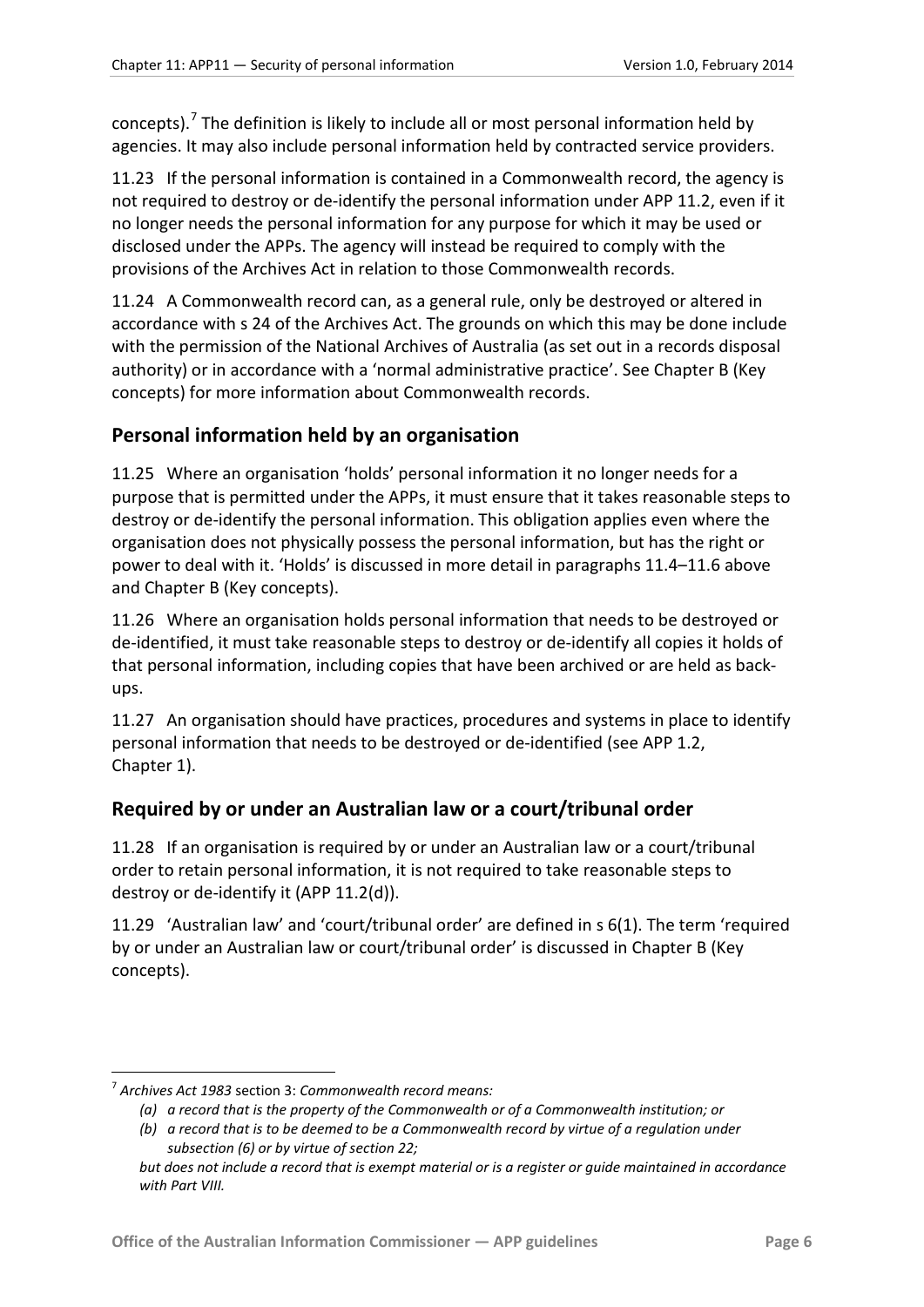## <span id="page-6-0"></span>**Taking reasonable steps to destroy or de-identify personal information**

11.30 The 'reasonable steps' that an organisation should take to destroy or de-identify personal information will depend upon circumstances that include:

- the amount and sensitivity of the personal information— more rigorous steps may be required as the quantity of personal information increases, or if the information is 'sensitive information' (defined in s 6(1) and discussed in Chapter B (Key concepts)) or other personal information of a sensitive nature
- the nature of the organisation. Relevant considerations include an organisation's size, resources and its business model. For example, the reasonable steps expected of an organisation that operates through franchises or dealerships, or gives database and network access to contractors, may differ from the reasonable steps required of a centralised organisation
- the possible adverse consequences for an individual if their personal information is not destroyed or de-identified — more rigorous steps may be required as the risk of adversity increases
- the organisation's information handling practices, such as how it collects, uses and stores personal information, including whether personal information handling practices are outsourced to third parties
- the practicability, including time and cost involved however an organisation is not excused from destroying or de-identifying personal information by reason only that it would be inconvenient, time-consuming or impose some cost to do so. Whether these factors make it unreasonable to take a particular step will depend on whether the burden is excessive in all the circumstances.

11.31 While APP 11.2 requires an organisation to take reasonable steps to either destroy or de-identify personal information, in some circumstances one or the other may be more appropriate (see paragraphs [11.34](#page-7-1) and [11.40](#page-8-1) below).

#### <span id="page-6-1"></span>**Destroying personal information — irretrievable destruction**

<span id="page-6-3"></span>11.32 Personal information is destroyed when it can no longer be retrieved. The steps that are reasonable for an organisation to take to destroy personal information will depend on whether the personal information is held in hard copy or electronic form.

11.33 For example, for personal information held:

<span id="page-6-2"></span>1

• in hard copy, disposal through garbage or recycling collection would not ordinarily constitute taking reasonable steps to destroy the personal information, unless the personal information had already been destroyed through a process such as pulping, burning, pulverising, disintegrating or shredding ${}^{8}$  ${}^{8}$  ${}^{8}$ 

<sup>8</sup> See Attorney-General's Department, *Information security management guidelines* of the Australian Government *Protective Security Policy Framework* (PSPF), Attorney-General's Department Protective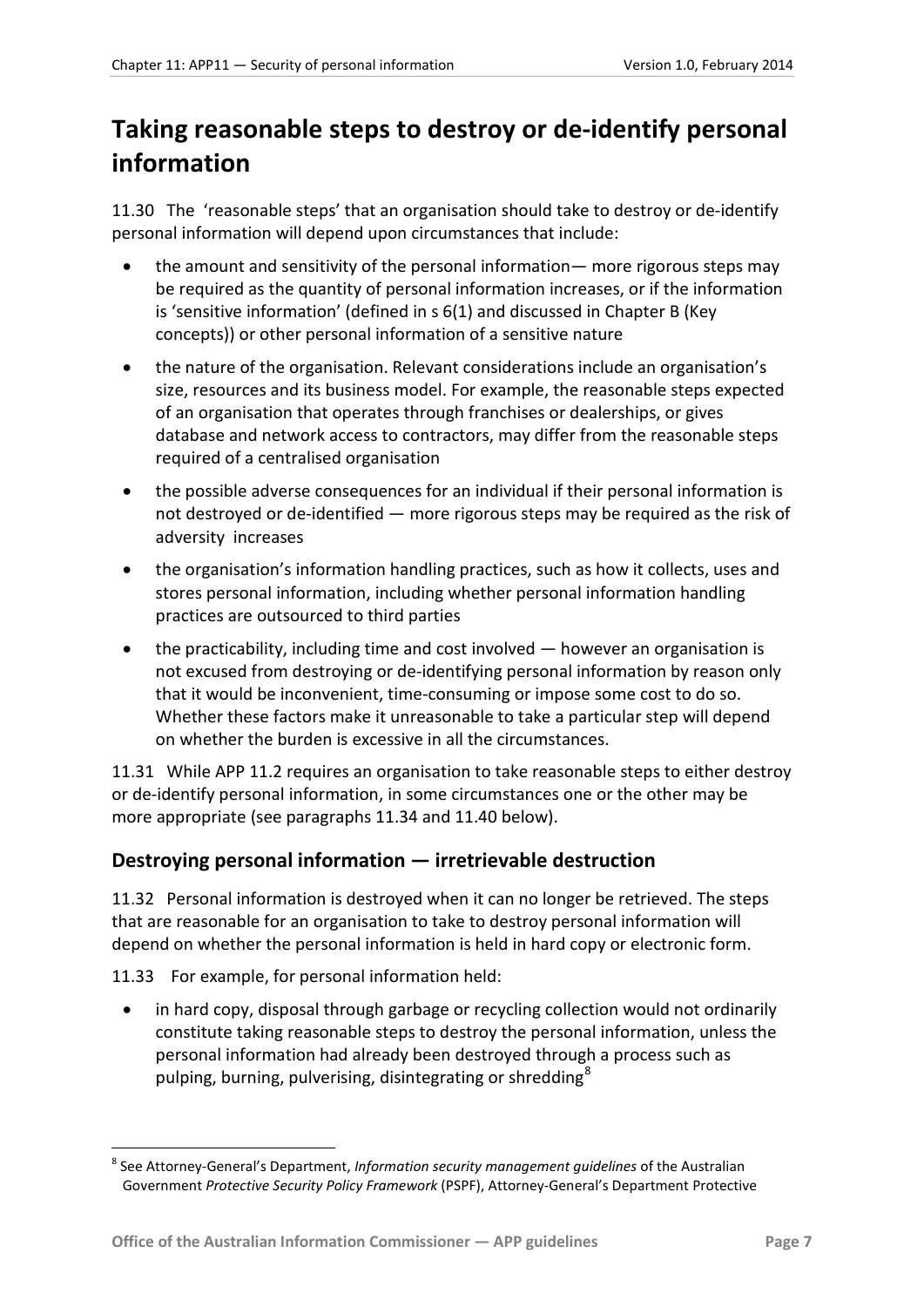- in electronic form, reasonable steps will vary depending on the kind of hardware used to store the personal information. In some cases, it may be possible to 'sanitise' the hardware to completely remove stored personal information.<sup>[9](#page-6-2)</sup> For hardware that cannot be sanitised, reasonable steps must be taken to destroy the personal information in another way, such as by irretrievably destroying it. Where it is not possible to irretrievably destroy personal information held in electronic format, an organisation could instead comply with APP 11.2 by taking reasonable steps to de-identify the personal information (see paragraphs [11.37–](#page-8-2)[11.41](#page-8-3) below), or should put the information beyond use (see paragraphs [11.34–](#page-7-1)[11.36](#page-7-2) below)
- on a third party's hardware, such as cloud storage, where the organisation has instructed the third party to irretrievably destroy the personal information, reasonable steps would include taking steps to verify that this has occurred.

#### <span id="page-7-0"></span>**Destroying personal information held in electronic format – putting beyond use**

<span id="page-7-1"></span>11.34 Where it is not possible for an organisation to irretrievably destroy personal information held in electronic format, reasonable steps to destroy it would include putting the personal information 'beyond use'. However, an organisation could instead consider whether de-identifying the data would be appropriate (see paragraph[s 11.37–](#page-8-2) [11.41](#page-8-3) below) and if so, take reasonable steps to de-identify the personal information.

11.35 Personal information is 'beyond use' if the organisation:

- is not able, and will not attempt, to use or disclose the personal information
- cannot give any other entity access to the personal information
- surrounds the personal information with appropriate technical and organisational security. This should include, at a minimum, access controls together with log and audit trails, and
- commits to take reasonable steps to irretrievably destroy the personal information if, or when, this becomes possible.

<span id="page-7-2"></span>11.36 It is expected that only in very limited circumstances would it not be possible for an organisation to destroy personal information held in electronic format. For example, where technical reasons may make it impossible to irretrievably destroy the personal information without also irretrievably destroying other information held with that personal information, which the entity is required to retain.

<u>.</u>

Security website [<www.protectivesecurity.gov.au>](http://www.protectivesecurity.gov.au/). Although the PSPF only applies to Australian

<span id="page-7-3"></span>Government agencies, the examples may also be relevant to organisations in complying with APP 11.2.<br><sup>9</sup> See the 'Controls' section of the Defence Security Directorate's *Information Security Manual* (ISM), Defence Signals Directorate website [<www.dsd.gov.au>](http://www.dsd.gov.au/). The ISM also discusses how various forms of hardware should be sanitised or destroyed. Although the ISM only applies to Australian Government agencies, it may be of interest to organisations in complying with APP 11.2.